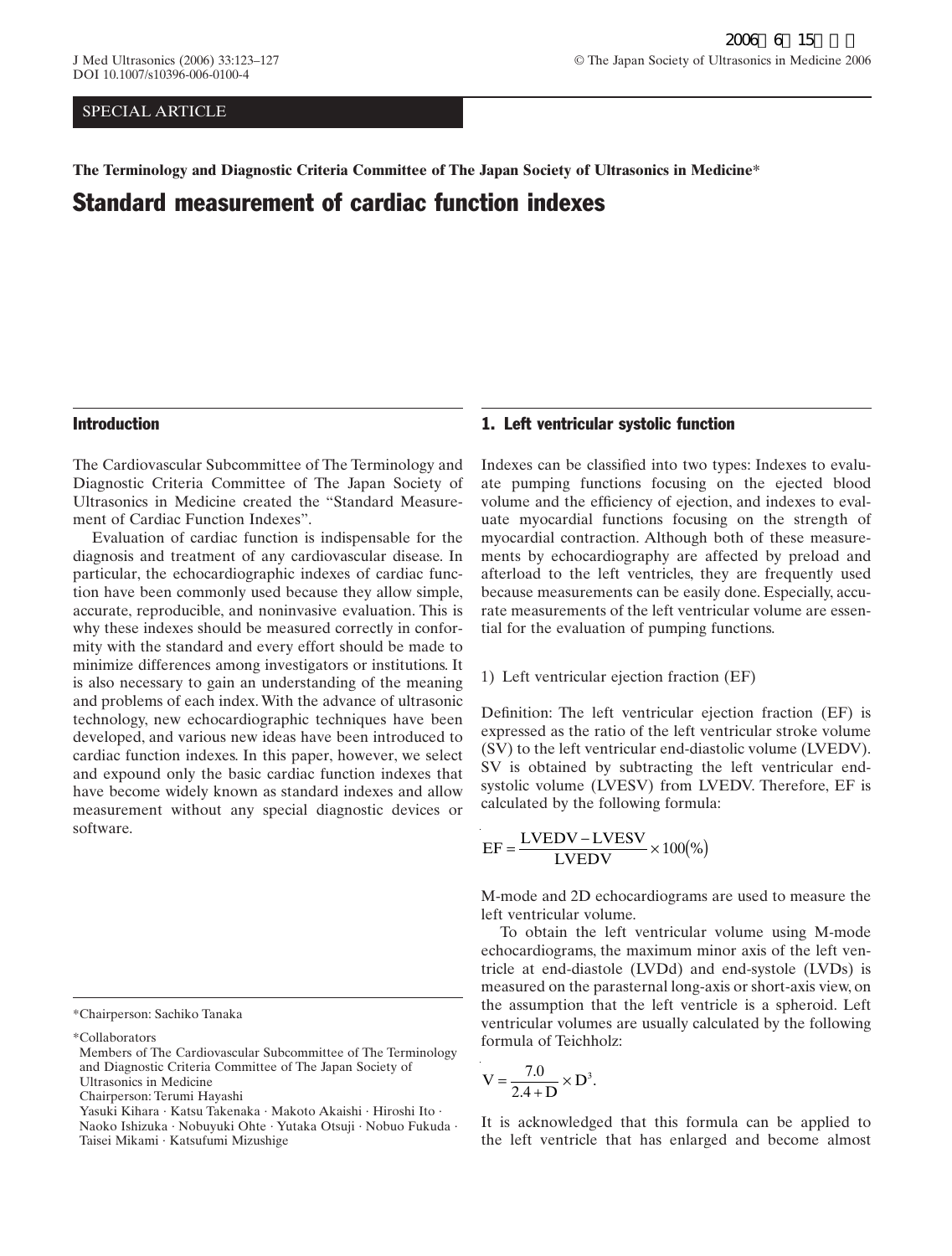spherical, and correlates well with the volume obtained by left ventriculography. It cannot be applied to patients whose left ventricular shapes deviate from a spheroid, and to those with regional left ventricular wall motion abnormalities during cardiac contraction (asynergy).

To obtain the left ventricular volumes on 2D echocardiograms, (1) the single plane area-length method, which calculates the volume based on the area of a single crosssection, and (2) the modified Simpson method (disc method) are available.

(1) When the single plane area-length method is applied, area of the cross-section of the left ventricle (A), and length of the long axis of the left ventricle (L) are measured, and length of the short axis of the left ventricle (D) is calculated from these data using the following formula on the assumption that the left ventricle is a spheroid.

$$
D=\frac{4A}{\pi L}
$$

The volume is calculated by the formula  $V = \frac{\pi}{6} D^2 L$ .

That is, it is calculated by the formula

$$
V = \left(\frac{\pi}{6}\right)\left(\frac{4A}{\pi L}\right)^2 L \rightarrow V = \frac{0.85A^2}{L}.
$$



apical two-chamber view

(2) When the modified Simpson method (disc method) is used, the long axes (L) of apical two- and four-chamber views are divided equally into 20, and the inside diameters of the short axes  $(a_i \text{ and } b_i)$  of 20 disks in directions perpendicular to the long axes are obtained. Left ventricular volume is calculated from the total sum of the crosssectional areas of the 20 discs. The areas of the left ventricular cavity are obtained on the assumption that each disc is oval.

$$
V = \frac{\pi}{4} \times (a_1b_1 + a_2b_2 + ... + a_ib_i) \times \frac{L}{20}
$$



Since it is often difficult to accurately image the cardiac apex by transthoracic 2D echocardiography, the long-axis length measured may be shorter than the actual length, and the trace of the lumen may become smaller due to trabeculae or papillary muscle. For this reason, the left ventricular volume obtained by this method is usually smaller than the volume obtained by left ventriculography. However, the modified Simpson method is also applicable to patients whose left ventricles are not spheroidal, such as in those with ischemic heart disease. Left ventricular end-diastolic volume obtained by this method is used as an index of preload to the left ventricle. Although EF is affected by preload and afterload in theory, it does not fluctuate largely in response to acute changes in loads that are observed clinically. Therefore, it is suitable for semi-quantitative evaluation of inherent systolic function (good, fair, poor, extremely poor). At present, this index is most frequently used to determine whether surgery is indicated in patients with cardiac disease and to estimate the patient prognosis. It may not be suitable to detect subtle changes in systolic function before and after the administration of a drugs. A normal EF value is 55% or higher.

### 2) Stroke volume (SV) and stroke index (SI)

SV, the volume of blood ejected from the left ventricle during systole, is an index of the left ventricular pumping function. It is obtained by calculating the end-diastolic volume and end-systolic volume using M-mode or 2D echocardiography as described before, and the difference between these volumes is SV. When assessing SV value as an index of left ventricular function, it should be recognized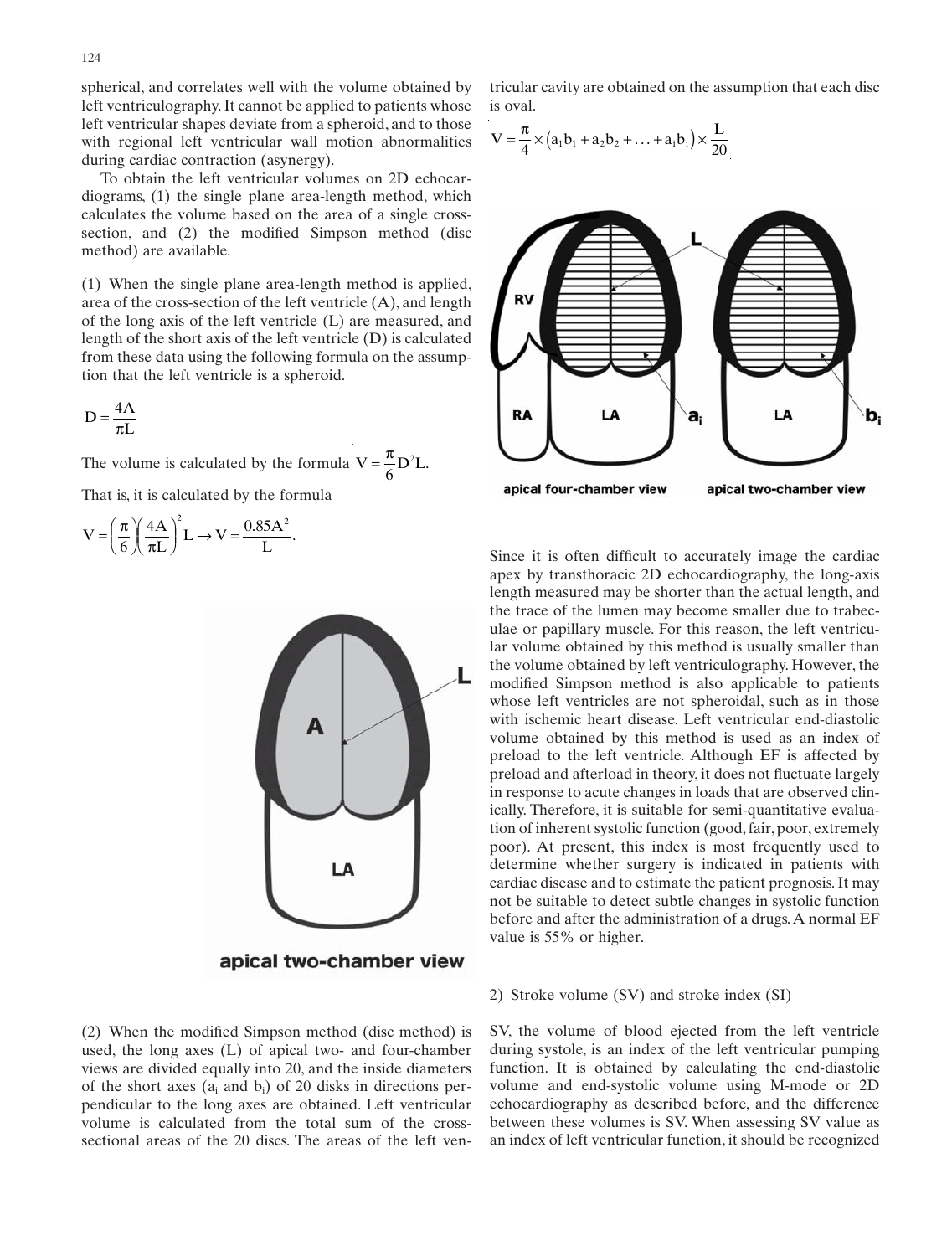that the cardiac output and SV can be maintained by dilating the left ventricle even in patients with impaired myocardial systolic function.

3) Cardiac output (CO) and cardiac index (CI)

CO, the volume of blood ejected from the left ventricle to the aorta per minute, is an index of the left ventricular pumping function that is obtained by multiplying the stroke volume by the heart rate per minute. The cardiac index is obtained by dividing the cardiac output by the body surface area to correct for body size.

### 4) Left ventricular percent fractional shortening (%FS)

Left ventricular %FS is an index of systolic function that is obtained by measuring the left ventricular end-diastolic dimension and left ventricular end-systolic dimension, dividing the difference by the left ventricular end-diastolic dimension, and shown as percentage in accordance with the following formula:

$$
\%FS = \frac{LVDd - LVDs}{LVDd} \times 100\%
$$

A normal value is between 30% and 50%.

## 5) Mean velocity of circumferential fiber shortening (mVcf)

Mean Vcf is an index of myocardial systolic function that is obtained by correcting the percent fractional shortening with the ejection time (ET) using the following formula:

Mean Vcf = 
$$
\frac{LVDd - LVDs}{LVDd} \times \frac{1}{ET}
$$

Left ventricular ejection time is the time from the rising edge of the carotid pulse to the dicrotic notch (DN), or the time from the start of ejection blood flow from the left ventricle to the end of it. Because ET is affected by blood pressure, it is not recommended to evaluate the myocardial systolic function based solely on this value. Evaluation of variation in blood pressure is necessary. A normal value is between 0.9 and 2.0circ/sec.

## 2. Left ventricular diastolic function

Symptoms of heart failure may be seen in patients who have normal left ventricular wall contraction. Therefore, it is important to evaluate left ventricular diastolic function independently of left ventricular systolic function. For this purpose, a left ventricular inflow velocity pattern and pulmonary venous flow velocity pattern measured by Doppler echocardiography are used.

1) Left ventricular inflow velocity pattern or transmitral flow velocity pattern (TMF)

The velocity waveform of blood flow from the left atrium into the left ventricle through the mitral valve during diastole is an effective index for evaluating the left ventricular diastolic function, because the waveform reflects the left ventricular filling characteristics.The waveform is measured by pulsed Doppler ultrasound, by placing a sample volume at the tip of the mitral valve on the apical left ventricular long-axis or four-chamber view, and aligning ultrasound beam direction with the left ventricular inflow tract. In subjects with normal diastolic function, the peak early diastolic filling velocity (E-wave) is higher than the peak atrial filling velocity (A-wave). When the left ventricular relaxation is deteriorated, the isovolumic relaxation time (IRT) is prolonged, E-wave is attenuated, and the E-wave deceleration time (DT) is prolonged. Because this condition involves a compensatory rise of the A-wave, the E/A ratio becomes lower than 1. This indicates abnormal relaxation pattern of TMF. Because the TMF is determined by the pressure gradient between the left atrium and left ventricle, the IRT is reduced, E-wave is increased, and DT is reduced when the left ventricular diastolic pressure rises as left ventricular diastolic dysfunction progresses. In this case, the E/A ratio becomes 1.0 or higher, which appears as if it is normal. This condition is called pseudo-normalization of TMF. In patients with severe congestive heart failure or restrictive diastolic dysfunction, the E/A ratio becomes more than 2, IRT becomes less than 60msec, and DT becomes less than 150msec.

#### 2) Pulmonary venous flow velocity pattern

Transesophageal echocardiography can detect pulmonary venous flow, or if available, lately developed echo machine also can detect it in transthoracic approach. In normal subjects, pulmonary venous flow velocity pattern consists of the antegrade flow during ventricular systole (S-waves:  $S_1$  and  $S_2$ ), antegrade flow during early ventricular diastole (Dwave), and retrograde flow (atrial systolic wave: Ar-wave) during atrial systole. The  $S_2$ -wave is usually higher than the D-wave. When the left ventricular end-diastolic pressure (LVEDP), left atrial pressure, and pulmonary artery wedge pressure rise, the  $S_2$ -wave is attenuated, D-wave is increased, and Ar-wave is also increased.When the duration of the Ar-wave becomes longer than the duration of the Awave of TMF, an elevation of the LVEDP or left atrial pressure is indicated. The D-wave DT correlates well with that of E-wave in TMF. The D-wave DT is shortened in patients with restrictive diastolic dysfunction.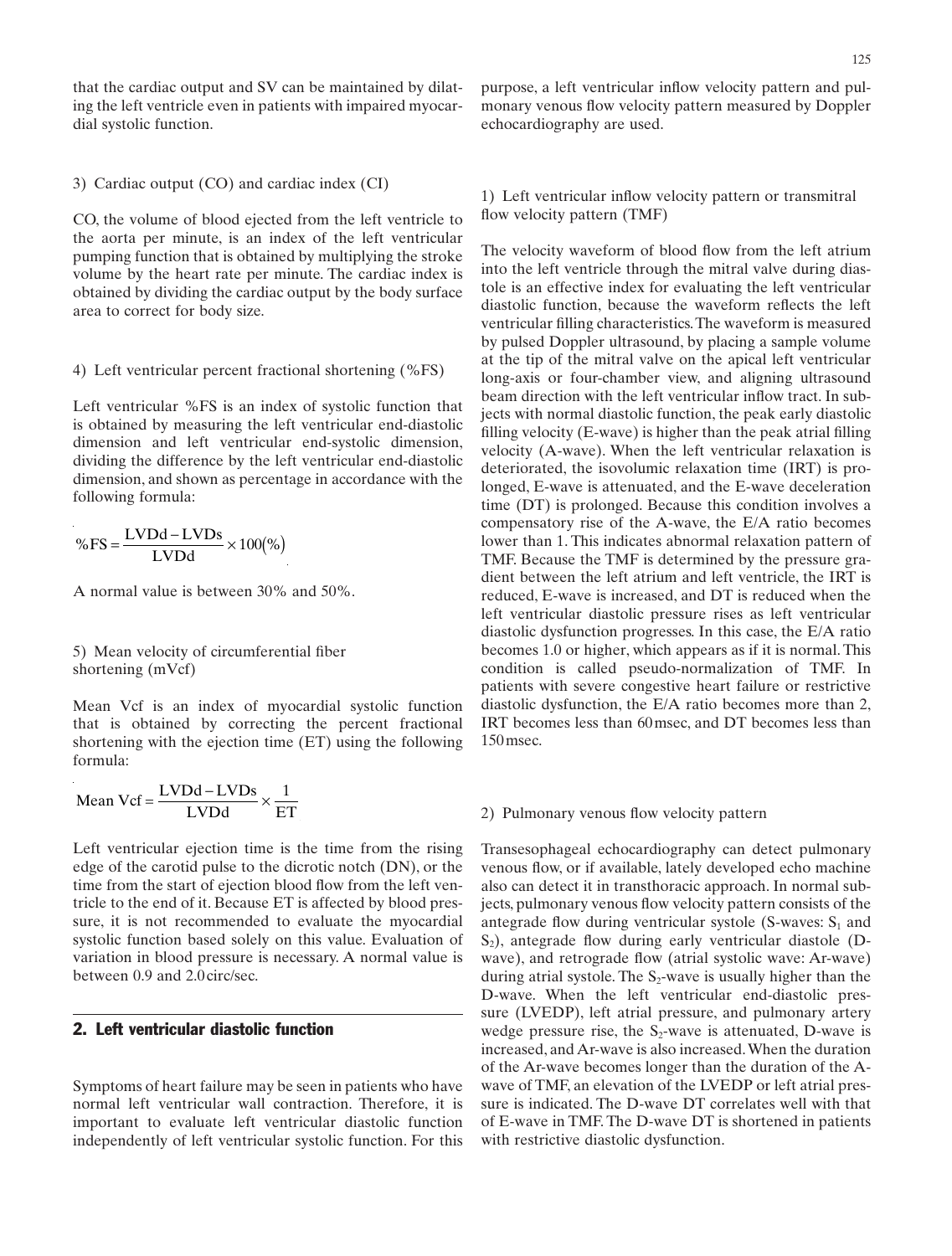## **Pulmonary venous flow velocity**





3) Flow propagation velocity (Vp) during rapid filling period

Blood flow velocity from the mitral valve orifice into the left ventricle is recorded using apical M-mode color Doppler ultrasound, and an aliasing area in the left ventricular rapid filling flow is created using a baseline shift technique, and the flow propagation velocity  $(Vp)$  is measured as the slope of initial aliasing border or slope of the line along peak flow velocity. This index correlates well with peak negative dP/dt and time constant of the left ventricular pressure decay  $(\tau)$ , which are indexes of left ventricular relaxation. The slower becomes the relaxation, the lower becomes the negative  $dP/dt$  and the longer becomes the time constant  $(\tau)$ . This method can differentiate patients with pseudo-normal TMF and true normal subjects.

4) Peak early diastolic velocity of the mitral annulus  $(Ea, E')$ 

Tissue Doppler sample volume is set on the mitral annulus (left ventricular posterior wall, lateral wall, or interventricular septum) in the apical long-axis or apical four-chamber view, and velocity in the long-axis direction is measured by tissue pulsed Doppler ultrasound. The peak early diastolic velocity (abbreviated as Ea or  $E'$ ) is sensitive to left ventricular relaxation and not easily affected by preload, as compared to the E-wave of the left ventricular inflow velocity pattern. That is, Ea  $(E')$  does not show so-called pseudonormalization and decreases as the left ventricular relaxation deteriorates. It should be noted that the value slightly varies depending on the site for recording, and if there is myocardial infarction in the sampling area, the value of the site does not reflect the diastolic function of the whole left ventricle.

## 3. Comprehensive index of both systolic and diastolic functions

**Tei index**. Background: Many patients with heart diseases show decreases in both systolic and diastolic functions. Existing indexes of cardiac functions were designed to assess systolic function alone (including left ventricular ejection fraction, positive dP/dt, and Emax) or diastolic function alone (including left ventricular negative dP/dr,  $\tau$ , and compliance). In clinical settings, however, it is often necessary to assess the functions of the heart comprehensively. Therefore, a practical index to express global function combining systolic and diastolic function has been invented.

Measurement of the Tei index and its meaning: As shown in the figure below, the time from the start to the end of transmitral or tricuspid blood flow (interval *a*) and the time from the start to the end of aortic or pulmonary ejection (interval *b*) are measured by pulsed Doppler ultrasound.